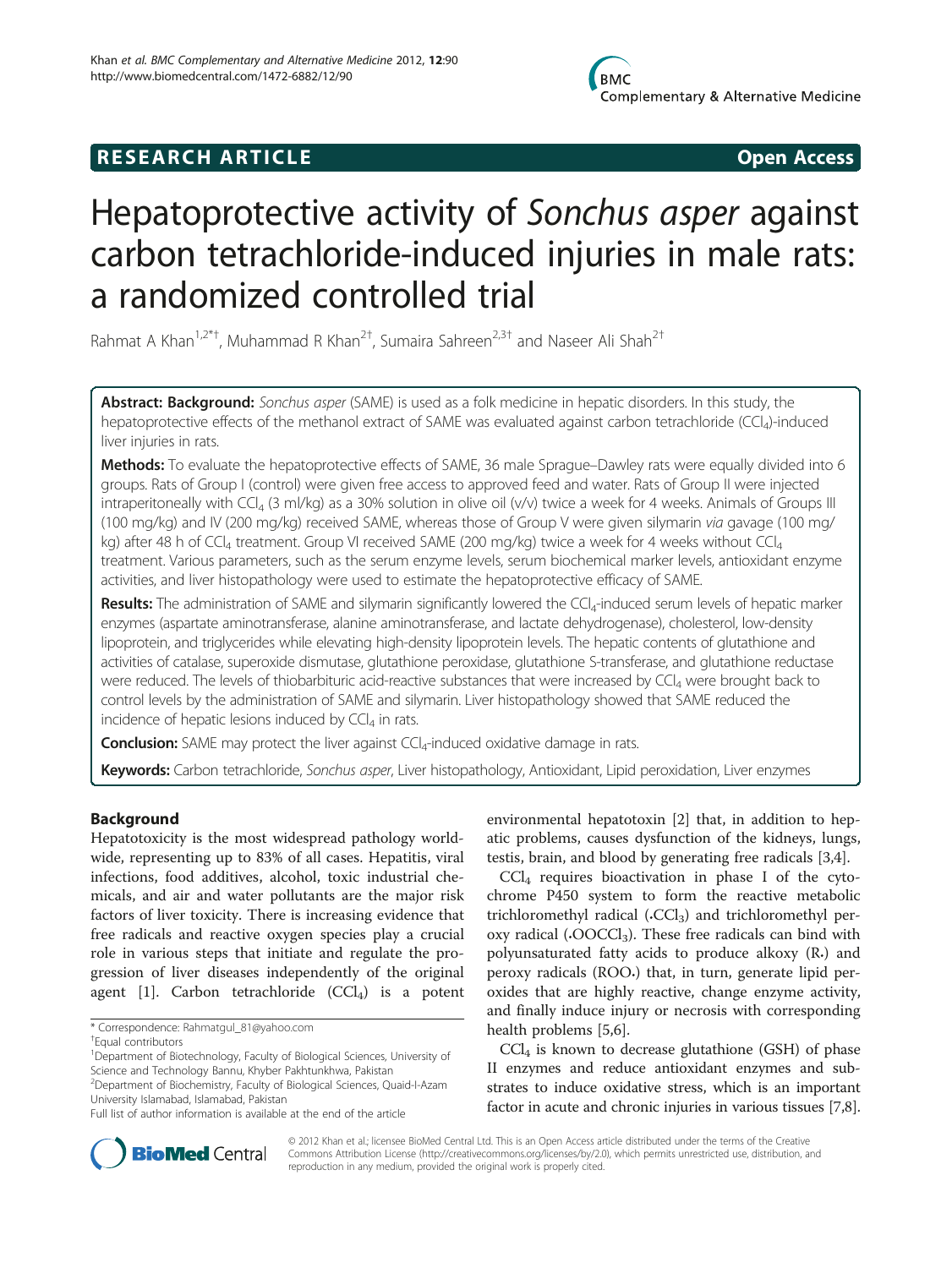Free radicals of  $\text{CCl}_4$  reduce the GSH contents and activities of antioxidant enzymes, leading to hepatic injury [[9](#page-6-0)]. The depletions of these antioxidant enzymes occur secondary to the controlling action against peroxy radicals produced by CCl4. Reactive oxygen species cause oxidative DNA damage in the form of DNA adducts, genetic mutation, strand breakage, and chromosomal alterations [[10](#page-6-0)]. Some recent investigations revealed that free radicals increased the number of argyrophilic nucleolar organizer regions (AgNORs) and activity of telomerase in kidney tissues [\[11\]](#page-6-0), caused depletion of cytochrome P450 2E1, and increased the 8-hydroxyl-2 deoxyguanosine concentration [[12](#page-6-0)]. DNA fragmentation causes p53 gene expression, blocks the cell cycle, and gives additional time to repair DNA. However, severe DNA damage triggers apoptosis [[13](#page-6-0)].

Sonchus asper (SAME), locally called Mahtari, is a common herb that grows wildly and abundantly in open fields. Chemical studies of SAME indicated a high content of vita-min C (ascorbic acid) [\[14\]](#page-6-0), carotenoids, and type  $\omega$ -3 fatty acids [\[15,16\]](#page-6-0). Phenolic compounds, which are secondary metabolites in plants, are one of the most widely occurring groups of phytochemicals that exhibit a wide range of physiological properties, such as antioxidant, anti-allergenic, anti-microbial, anti-artherogenic, antithrombotic, anti-inflammatory, vasodilatory, and cardioprotective effects [\[17,18\]](#page-6-0). Chemical characterization of SAME has shown the presence of ionone derivatives of glycosides and sesquiterpene lactone glycosides [\[19\]](#page-6-0). These bioactive compounds have been shown to possess strong antioxidant and anti-inflammatory properties [[20](#page-6-0)]. SAME has diuretic, refrigerant, sedative, and antiseptic properties that are used in the treatment of cough, bronchitis, and asthma [\[21\]](#page-6-0) as well as kidney inflammation [\[22\]](#page-6-0), and its decoction is used in the treatment of impotence (erectile dysfunction) [\[23](#page-6-0)]. With increasing recognition of herbal medicine and phytotherapy as alternative forms of health care, the objectives of this study were to evaluate the antioxidant and hepatoprotective properties of SAME against  $CCl_4$ -induced hepatic injuries in Sprague–Dawley male rats.

# Methods

# Chemicals

Reduced glutathione (GSH), oxidized glutathione (GSSG), glutathione reductase, gamma-glutamyl p-nitroanilide, glycylglycine, bovine serum albumin (BSA), 1,2-dithio-bis nitro benzoic acid (DTNB), 1-chloro-2,4-dinitrobenzene (CDNB), reduced nicotinamide adenine dinucleotide phosphate (NADPH), CCl<sub>4</sub>, flavine adenine dinucleotide (FAD), glucose-6-phosphate, Tween-20, 2,6-dichlorophenolindophenol, thiobarbituric acid (TBA), picric acid, sodium tungstate, sodium hydroxide, trichloroacetic acid (TCA) and perchloric acid (PCA) were purchased from Sigma Chemicals Co. USA.

#### Plant collection

Plants of Sonchus asper at maturity were collected from Wah Cantt, District Rawalpindi (Pakistan) during June, 2010. Plants were identified by Prof. Dr. Mir Ajab Khan (Dean Faculty of Biological Sciences, Quaid-i-Azam University Islamabad, Pakistan) and a specimen was submitted vide #147 at Herbarium of Pakistan (Quaid-i-Azam University Islamabad, Pakistan). Whole plant (leaves, stem, flowers, roots and seeds) were shades dried at room temperature for two weeks, chopped, ground mechanically of 1 mm mesh size.

# Preparation of plant extracts

Five kg powder of Sonchus asper was socked in 10 liters of methanol with shaking a number of times. After a week of socking the extract was filtered through Whatmann filter paper # 45, and the filtrate was evaporated through rotary vacuum evaporator to get 407 g of methanol crude extract (SAME), stored at 4°C until further use.

# Animals

Six week old, 36 Sprague Dawley male rats (190–200 g) were provided by National Institute of Health Islamabad and were kept in ordinary cages at room temperature of  $25 \pm 3$ °C with a 12 h dark/light cycle. They were allowed to standard laboratory feed and water. The study protocol was approved by Ethical Committee of Quaid-i-Azam University Islamabad for laboratory animal feed and care.

# Experimental design

To study the antioxidant effects of SAME, rats were equally divided into 6 groups (6 rats). Group 1 received only vehicles olive oil; (1 ml/kg bw) and DMSO (1 ml/kg bw) and have free access to food materials. Animals of group II, III and IV received  $CCl<sub>4</sub>$  3 ml/kg (30% in olive oil; v/v) intraperitoneally twice a week for four weeks. Group II was treated with  $\text{Cl}_4$  only while group III (100 mg/kg bw) and IV received (200 mg/kg bw) SAME (intragastric, in DMSO) after  $48$  h of CCl<sub>4</sub>. Rats of group V were given silymarin (intragastric, in DMSO) at a dose of 100 mg/kg bw, after 48 h of  $CCl_4$  treatment. Animals of a group VI were given SAME (200 mg/kg bw) intragastrically. Experimental period was of four weeks. After 24 h of the last treatment, all the animals were weighted, sacrificed; collected their blood, weighted and perfuse a liver in ice-cold saline solution. Half of liver tissues was treated with liquid nitrogen for further enzymatic and DNA damage analysis while the other portion was processed for histology.

# Assessment of serum markers

Serum analysis of various liver marker enzymes such as alanine aminotransferase (ALT), aspartate aminotransferase (AST), alkaline phosphatase (ALP), lactate dehydrogenase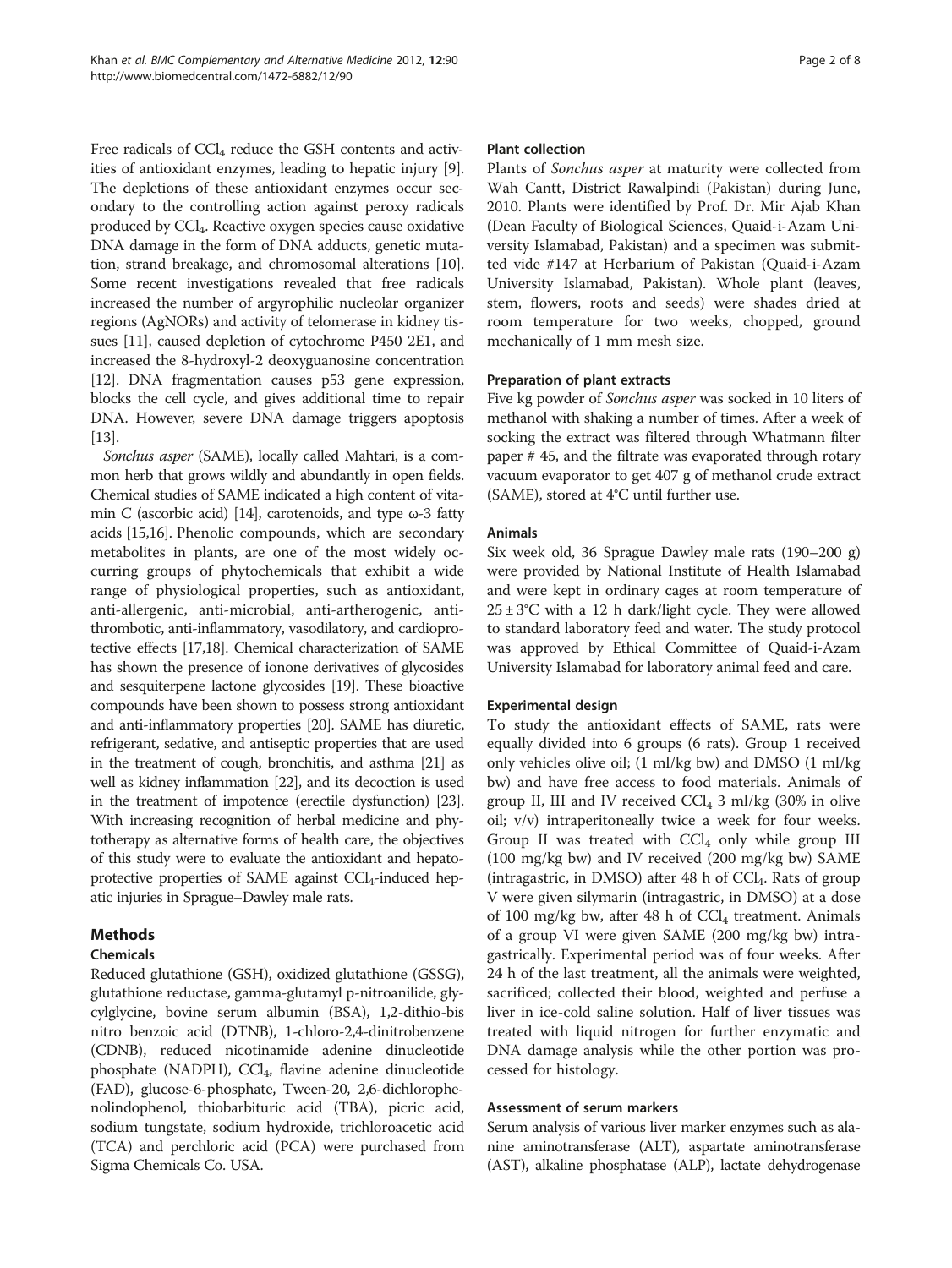<span id="page-2-0"></span>(LDH) and biochemical markers; level of total cholesterol (TC), high-density lipoproteins (HDL), low-density lipoproteins (LDL) and triglycerides (TG) were estimated by using standard AMP diagnostic kits (Stattogger Strasse 31b 8045 Graz, Austria).

#### Assessment of antioxidant status

70 mg of liver tissue was homogenized in 10 volumes of 100 mmol KH2PO4 buffer containing 1 mmol EDTA (pH 7.4) and centrifuged at  $12,000 \times g$  for 30 min at 4°C. The supernatant was collected and used for determination of antioxidant status as described below using concentration of protein estimated following the method of Lowry et al. [\[24](#page-6-0)]. Antioxidant status, including activity of catalase [[25\]](#page-6-0), superoxide dismutase [[26\]](#page-6-0), glutathione-S-transferase assay [\[27\]](#page-6-0), glutathione reductase [\[28](#page-6-0)], glutathione peroxidase [\[29\]](#page-6-0), reduced glutathione assay [[30\]](#page-6-0) and lipid peroxidation assay [[31\]](#page-7-0) were performed on various hepatic samples.

#### DNA fragmentation% assay

DNA fragmentation assay was conducted using the procedure of Wu et al. [[32\]](#page-7-0) with some modifications. The liver tissue (50 mg) was homogenized in 10 volumes of a TE solution pH 8.0 (5 mmol Tris–HCl, 20 mmol EDTA) and 0.2% triton X-100. 1.0 ml aliquot of each sample was centrifuged at  $27,000 \times g$  for 20 min to separate the intact chromatin (pellet, B) from the fragmented DNA (supernatant, T). The pellet and supernatant fractions were assayed for DNA content using a freshly prepared DPA (Diphenylamine) solution for reaction. Optical density was read at 620 nm with (SmartSpecTM Plus Spectrophotometer catalog # 170–2525) spectrophotometer. The results were expressed as an amount of % fragmented DNA by the following formula;

$$
\%\text{Fragmented DNA} = T \times 100/(T+B)
$$

#### AgNORs count

Silver staining technique was used according to the Trere et al. [[33\]](#page-7-0). The AgNORs technique was performed on dried slides as follows; unstained fixed slides were dewaxed by dipping for 3 minutes in xylene. After complete removal of wax, the slides were hydrated in decreasing ethanol concentration (90, 70 and 50%) and washed in distilled water for 10 min and dried in an oven. After drying slides were treated with one drop of colloidal solution (2% gelatin and 1% formic acid) and two drops of  $50\%$  AgNO<sub>3</sub> solution on the slide and incubated at 35°C for about 8–12 min. The progressive staining was followed under a microscope to get golden colored nuclei and brown/black NORs. Then, the slide was washed in distilled water, treated for 1 min with 1% sodium thiosulphate at room temperature to stop the reaction, and washed in tap water. The cells were examined under a light microscope at  $100 \times$  magnifications and number of AgNORs was counted per cell.

#### Histopathological studies

For microscopic evaluation, liver were fixed in a fixative (absolute ethanol 60%, formaldehyde 30%, and glacial acetic acid 10%) and embedded in paraffin, sectioned at 4 μm and subsequently stained with hematoxylin/eosin. Sections were studied under a light microscope (DIA-LUX 20 EB) at 40 and 100 magnifications. Slides of all the treated groups were studied and photographed.

#### Statistical analysis

Data were expressed as mean and standard error (SE) and ANOVA test were used to analyze the difference among various treatments, with least significance difference (LSD) at 0.05 and 0.01 as a level of significance. SPSS ver. 14.0 (Chicago, IL, USA) and Microsoft Excel 2007 (Roselle, IL, USA) were used for the statistical and graphical evaluations.

#### Table 1 Effect of SAME on liver function test in rat

| <b>Treatment</b>             | <b>ALT</b><br>(U/L) | <b>AST</b><br>(U/L)    | <b>ALP</b><br>(U/L)   | LDH (nmol/min/<br>mg protein) |
|------------------------------|---------------------|------------------------|-----------------------|-------------------------------|
| Control                      | $52 + 2.12 + +$     | $76 + 2.74 + +$        | $198 + 3.93 + +$      | $48.3 + 2.38 + +$             |
| 3 ml/kg $CCl4$               | $111 + 3.42***$     | $234.0 + 4.27**$       | $470.3 + 6.49**$      | $77.6 \pm 2.46***$            |
| 100 mg/kg SAME + $CCl4$      | $91 + 3.23***++$    | $136 + 4.91***++$      | $347.7 \pm 10.7$ **++ | $66 + 3.76$ **+               |
| 200 mg/kg SAME + $CCl4$      | $56 + 1.35 + +$     | $97.5 + 2.90^{**} + +$ | $217.8 + 3.91^*$ ++   | $53 + 2.61 + +$               |
| 100 mg/kg Silymarin + $CCl4$ | $58 + 2.68 + +$     | $102.3 + 4.99***++$    | $227.5 + 3.89***++$   | $50 + 4.08 + +$               |
| 200 mg/kg SAME alone         | $50 + 2.14 + +$     | $75.5 + 3.26++$        | $195.3 + 4.11 + +$    | $46 + 2.38 + +$               |

Mean  $\pm$  SE (n = 6 number).

\*\* Significance from the control group at  $P < 0.01$  probability level.

++ Significance from the CCl<sub>4</sub> group at  $P < 0.01$  probability level.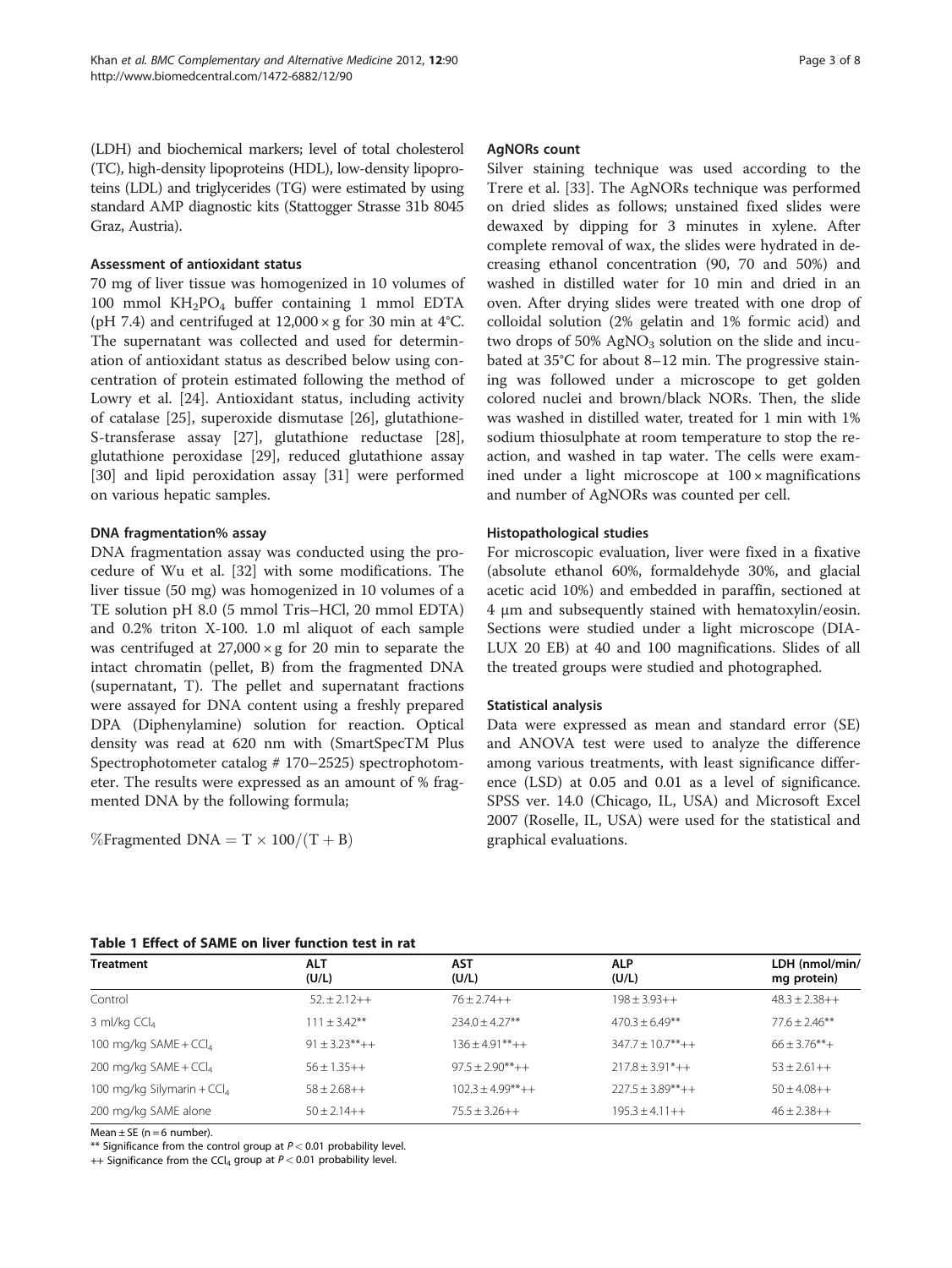| <b>Treatment</b>                       | <b>Triglycerides</b><br>(mq/dl) | <b>Total cholesterol</b><br>(mq/dl) | <b>HDL</b><br>(mq/dl)  | <b>LDL</b><br>(mg/dl) |
|----------------------------------------|---------------------------------|-------------------------------------|------------------------|-----------------------|
| Control                                | $7.8 + 0.45 + +$                | $6.1 + 0.25 + +$                    | $3.6 + 0.21 + +$       | $2.48 + 0.32 + +$     |
| 3 ml/kg $CCl4$                         | $11.3 + 0.58$ **                | $11.2 + 0.23**$                     | $2.8 + 0.18$ **        | $8.4 \pm 0.17***$     |
| 100 mg/kg $SAME + CCl4$                | $9.2 + 0.41***++$               | $7.7 + 0.21***++$                   | $3.08 + 0.09^{**} + +$ | $4.2 + 0.21***++$     |
| 200 mg/kg SAME + CCl <sub>4</sub>      | $8.3 + 0.18 + +$                | $6.4 + 0.27 + +$                    | $3.5 + 0.20 + +$       | $2.53 + 0.35 + +$     |
| 100 mg/kg Silymarin + CCl <sub>4</sub> | $7.2 + 0.44 + +$                | $5.7 + 0.19 + +$                    | $3.7 + 0.21 + +$       | $2.21 + 0.31 + +$     |
| 200 mg/kg SAME alone                   | $7.5 + 0.44 + +$                | $5.8 + 0.44 + +$                    | $3.75 + 0.21 + +$      | $2.36 + 0.12 + +$     |

Table 2 Effect SAME on serum level of biochemical markers in rat

 $Mean + SF$  ( $n = 6$  number).

\*\* Significance from the control group at  $P < 0.01$  probability level.

++ Significance from the CCl<sub>4</sub> group at  $P < 0.01$  probability level.

#### Results

#### Effect of SAME on alanine aminotransferase, aspartate aminotransferase, alkaline phosphatase, and lactate dehydrogenase

The levels of certain serum marker enzymes, including alanine aminotransferase (ALT), aspartate aminotransferase (AST), alkaline phosphatase (ALP), and lactate dehydrogenase (LDH), are highly susceptible to hepatotoxins. They serve as markers of liver damage and oxidative stress, which promote the release of aminotransferases from hepatocytes into the bloodstream. The protective effects of SAME and silymarin on the activity of liver serum marker enzymes are shown in Table [1](#page-2-0). Administration of  $\text{CCI}_4$  to rats significantly  $(P < 0.01)$  increased the activity of liver serum marker enzymes compared with controls. The levels of ALT, AST, ALP, and LDH were significantly  $(P < 0.01)$  and dosedependently restored by treatment with SAME and silymarin compared with the  $CCl<sub>4</sub>$  group. However, nonsignificant variation was observed by SAME treatment alone compared with the control group.

# Effect of SAME on triglycerides, total cholesterol, highdensity lipoprotein, and low-density lipoprotein

The effect of SAME on the cholesterol profile is shown in Table 2. Administration of  $CCl<sub>4</sub>$  significantly  $(P < 0.01)$  increased the concentration of triglycerides, total cholesterol, and low-density lipoprotein, but decreased the high-density lipoprotein level compared with the control group. The  $\text{CCl}_4$ -induced alteration of the cholesterol profile was significantly  $(P < 0.01)$ restored with SAME treatment at both doses (100 mg/kg and 200 mg/kg) compared with the control group. Silymarin resulted in a degree of recovery of the cholesterol profile comparative with that achieved with the high dose of SAME.

# Effect of SAME on antioxidant and lipid peroxidation enzymes in liver

The toxicity of  $CCl<sub>4</sub>$  significantly decreased the liver catalase, superoxide dismutase, GSH S-transferase, GSH peroxidase (GSH-Px), and GSH reductase levels of the control group (Table 3). Addition of SAME at doses of 100 and 200 mg/kg and silymarin at 100 mg/kg reversed the decreased hepatic catalase and superoxide dismutase levels. In particular, the high dose of SAME (200 mg/kg) almost completely restored the catalase and superoxide dismutase activities to the control levels. The hepatic levels of GSH S-transferase, GSH-Px, and GSH reductase were partially reversed by SAME at 200 mg/kg.

|  |  |  |  | Table 3 Effect of SAME on antioxidant defense system in rat liver |
|--|--|--|--|-------------------------------------------------------------------|
|--|--|--|--|-------------------------------------------------------------------|

| $1$ wwie o miest of official off wilthout well well not by stellt in two fiter |                       |                              |                            |                                  |                               |  |
|--------------------------------------------------------------------------------|-----------------------|------------------------------|----------------------------|----------------------------------|-------------------------------|--|
| <b>Treatment</b>                                                               | <b>CAT</b><br>(U/min) | <b>SOD</b><br>(U/mg protein) | GST<br>nmol/min/mg protein | <b>GR</b><br>nmol/min/mg protein | GSH-Px<br>nmol/min/mg protein |  |
| Control                                                                        | $4.8 \pm 0.10++$      | $22.7 + 1.18 + +$            | $192 + 2.49 + +$           | $127.3 \pm 10.5++$               | $84.2 \pm 5.9++$              |  |
| 3 ml/kg $CCl4$                                                                 | $2.9 + 0.06***$       | $11.9 + 0.38***$             | $104 + 2.4***$             | $62.33 + 9.28**$                 | $46 + 3.6$ **                 |  |
| 100 mg/kg SAME + $CCI4$                                                        | $4.04 + 0.09 + +$     | $16.2 + 0.38^{*}++$          | $142 + 2.6^* + +$          | $90.2 + 11.3^* + +$              | $61 + 6.6^* + +$              |  |
| 200 mg/kg SAME + $CCI4$                                                        | $4.8 + 0.125 + +$     | $20.4 + 0.37 + +$            | $190 + 2.9 + +$            | $112.3 \pm 6.5++$                | $75 + 4.2 + +$                |  |
| 100 mg/kg Silymarin + $CCl4$                                                   | $4.9 \pm 0.116 + +$   | $22.9 + 0.57 + +$            | $201 \pm 2.5++$            | $134.3 \pm 5.7++$                | $84 \pm 4.0++$                |  |
| 200 mg/kg SAME alone                                                           | $4.96 \pm 0.05++$     | $24.7 \pm 0.38 + +$          | $199 \pm 2.19 + +$         | $132.3 \pm 6.96 + +$             | $87 \pm 3.5++$                |  |

Mean  $\pm$  SE (n = 6 number).

\*, \*\* Significance from the control group at  $P < 0.05$  and  $P < 0.01$  probability level.

++ Significance from the CCl<sub>4</sub> group at  $P < 0.01$  probability level.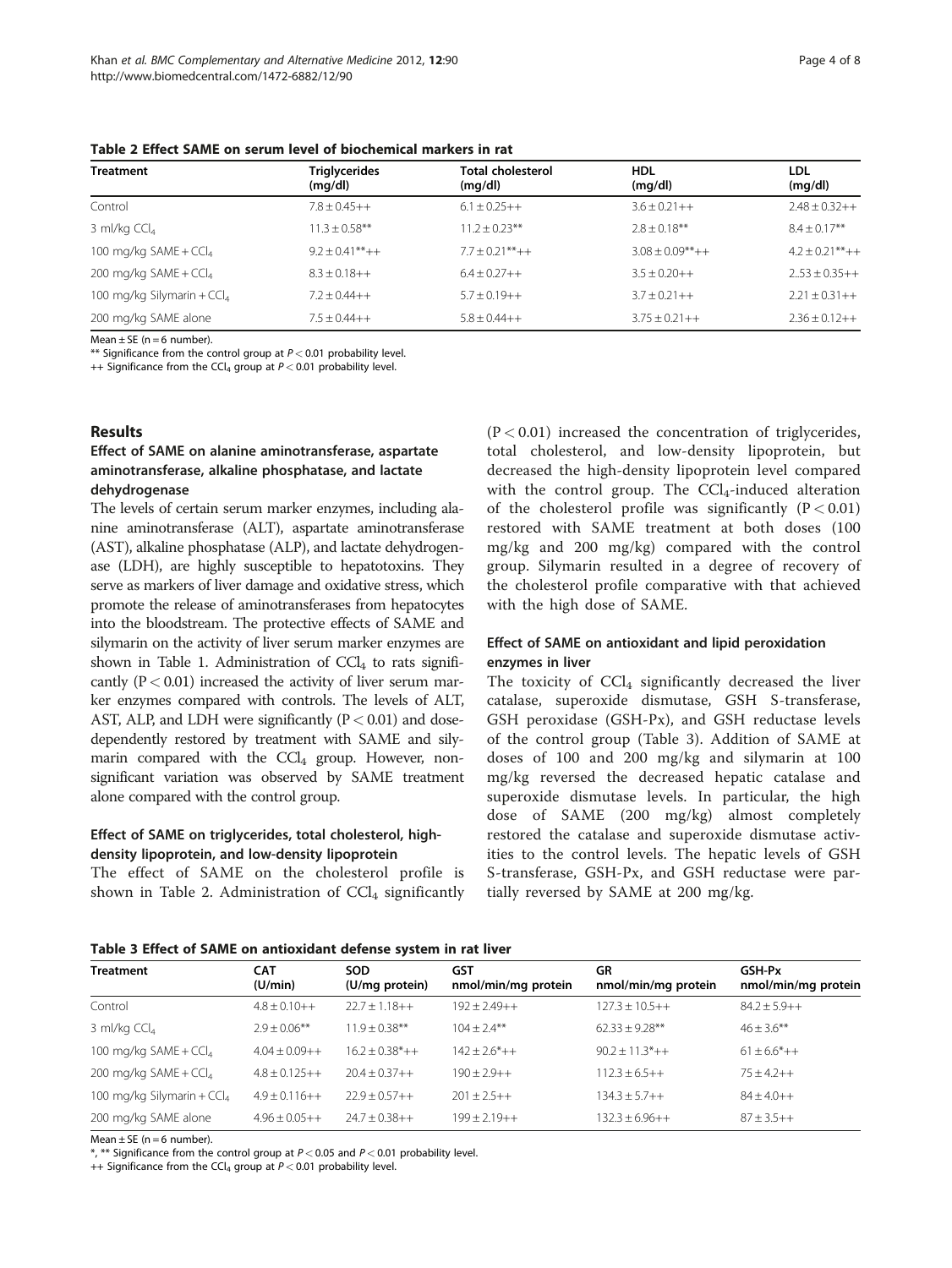Table 4 Effect SAME on TBARS and GSH contents in rat liver

| GSH (µmol/g tissue) | TBARS (nmol /min<br>/mg protein) |
|---------------------|----------------------------------|
| $1.23 + 0.02 + +$   | $28.33 + 1.12 + +$               |
| $0.60 + 0.012$ **   | $52.17 + 2.61***$                |
| $1.09 + 0.02***++$  | $43.0 + 2.76***++$               |
| $1.81 + 0.50 + +$   | $30.0 + 1.77 + +$                |
| $1.27 + 0.013 + +$  | $27.17 + 1.22 + +$               |
| $1.25 + 0.018 + +$  | $27.50 + 1.82 + +$               |
|                     |                                  |

 $Mean + SF$  ( $n = 6$  number).

\*\* Significance from the control group at  $P < 0.01$  probability level.

++ Significance from the CCl<sub>4</sub> group at  $P < 0.01$  probability level.

# Effect of SAME on GSH and thiobarbituric acid-reactive substances in liver

The hepatic level of GSH was decreased while the thiobarbituric acid-reactive substances (TBARS) were increased in the CCl4-treated animals compared with the controls (Table 4). The  $CCl<sub>4</sub>$ -induced changes in these parameters were dose-dependently diminished by oral addition of various doses of SAME and silymarin. No significant changes in GSH or TBARS were found with SAME alone compared with control rats.

# Effect of SAME on body weight, absolute liver weight, relative liver weight, % DNA fragmentation, and AgNORs in rat liver

The NORs stained by silver ion and the AgNORassociated proteins, called AgNOR proteins, play a significant role in differentiation of tumor cells from normal cells, as shown along with increases in liver weight, relative liver weight, % DNA fragmentation, and % increases in body weight (Table 5). Administration of  $CCl_4$  significantly (P < 0.01) amplified the number of NORs per cell, increased the liver weight, increased the relative liver weight, increased the % DNA fragmentation, and decreased the % increase in

body weight compared with untreated rats. However, 50 mg/kg of silymarin and various doses of SAME augmented the  $CCl_4$ -induced intoxication and significantly  $(P < 0.01)$  recovered the NORs per cell, body weight, liver weight, and relative liver weight. The % DNA fragmentation was markedly  $(P < 0.01)$  decreased.

#### Effect of SAME on liver histology

Histopathological investigation results showed significant correlations with the biochemical study results. The graded observations of hematoxylin and eosin-stained sections are shown in Table [6](#page-5-0) and Figure [1.](#page-5-0) Administration of CCl4 caused marked increases in fatty changes and cellular hypertrophy; cellular aggregation caused benign tumor formation, and inflammatory cell infiltration, ballooning, and congestion of blood vessels were observed compared with controls. Administration of SAME attenuated the hepatic injuries with little or no fatty changes; dilation of blood vessels and uniform hepatocyte morphology nearly identical to that of the control group was found. Similar observations were recorded after silymarin treatment. These results suggest a positive correlation of SAME and silymarin with the activities of serum aminotransferases and hepatic lipid peroxidation and hepatic antioxidant enzymes.

#### **Discussion**

A number of drugs, toxic industrial chemicals, and viral infections have been reported to cause severe hepatic injuries, which are sometimes difficult to manage by medical therapies. It is important to evaluate plant extracts that can be used for improved treatment of hepatic failure caused by severe oxidative stress and necrosis [[34](#page-7-0)]. Estimation of serum enzymes is a useful quantitative marker of the extent and type of hepatocellular damage. Increases in serum AST, ALT, ALP, and LDH levels have been attributed to damaged structural integrity of the liver, because these are cytoplasmic in location and are released into the circulation after autolytic breakdown or cellular necrosis

Table 5 Effect of SAME on absolute liver weight, relative liver weight, and % DNA fragmentation and AgNORs in rat liver

| <b>Treatment</b>             | % increase<br>inbody weight | Absolute liver<br>weight (g) | Relative liver weight<br>(% to body weight) | <b>AgNORs</b><br>(NORs/cell) | %DNA<br>fragmentation |
|------------------------------|-----------------------------|------------------------------|---------------------------------------------|------------------------------|-----------------------|
| Control                      | $35.00 + 0.87 + +$          | $7.0 + 0.23 + +$             | $0.07 + 0.002 + +$                          | $2.0 + 0.33 + +$             | $5.33 + 2.46 + +$     |
| 3 ml/kg $CCl4$               | $74.57 + 0.97**$            | $8.6 + .89**$                | $0.86 + 0.016$ **                           | $64 + 29**$                  | $22.50 + 3.68$ **     |
| 100 mg/kg SAME + $CCl4$      | $30.08 + 0.81***++$         | $7.4 + 0.10^{*}++$           | $0.074 + 0.001$ <sup>*</sup> ++             | $3.5 + 0.18***++$            | $6.67 + 2.08 + +$     |
| 200 mg/kg SAME + $CCl4$      | $35.64 + 0.73 + +$          | $7.04 + 0.23 + +$            | $0.070 + 0.0023++$                          | $2.14 + 0.23 + +$            | $5.67 + 3.12 + +$     |
| 100 mg/kg Silymarin + $CCl4$ | $36.82 + 0.69 + +$          | $6.83 + 0.07 + +$            | $0.068 + 0.007++$                           | $1.9 + 0.17***++$            | $4.67 + 2.23 + +$     |
| 200 mg/kg SAME alone         | $35.72 + 0.70 + +$          | $6.8 + 0.12 + +$             | $0.068 + 0.011++$                           | $1.96 + 0.12 + +$            | $5.50 + 3.2 + +$      |

Mean  $\pm$  SE (n = 6 number).

\*, \*\* Significance from the control group at  $P < 0.05$  and  $P < 0.01$  probability level.

++ Significance from the CCl<sub>4</sub> group at  $P < 0.01$  probability level.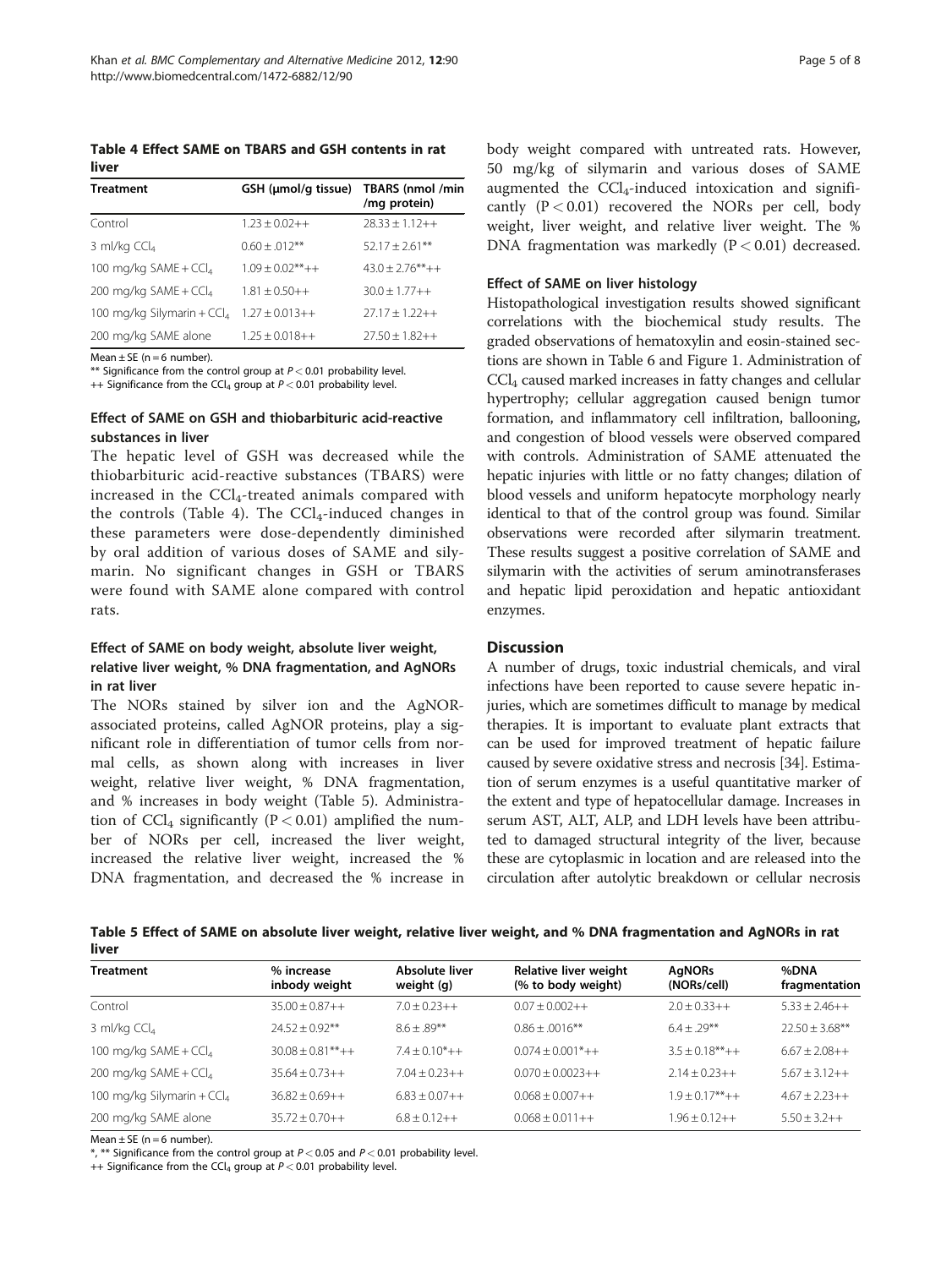<span id="page-5-0"></span>

| <b>Treatment</b>                       | <b>Fatty changes</b>     | <b>Cellular aggregation</b><br>hypertrophy | <b>Blood vessel</b><br>congestion | Inflammatory cells<br><b>infiltrations</b> |
|----------------------------------------|--------------------------|--------------------------------------------|-----------------------------------|--------------------------------------------|
| Control                                | $\overline{\phantom{a}}$ | $\overline{\phantom{a}}$                   | $\sim$                            |                                            |
| 3 ml/kg $CCl4$                         | $^{+++}$                 | $++$                                       | $++$                              | $^{+++}$                                   |
| 100 mg/kg SAME + CCl <sub>4</sub>      | $\overline{\phantom{a}}$ | $-$ /+                                     | $\sim$                            | $-$ /+                                     |
| 200 mg/kg SAME + CCl <sub>4</sub>      | $\sim$                   | $\sim$                                     | $\sim$                            |                                            |
| 100 mg/kg Silymarin + CCl <sub>4</sub> | $\overline{\phantom{a}}$ | $\sim$                                     | $\sim$                            |                                            |
| 200 mg/kg SAME alone                   | $\sim$                   | $\overline{\phantom{a}}$                   | $\,$                              |                                            |

-, normal; +/−, mild; ++, medium; +++, severe disruption.

[[35](#page-7-0)]. Therefore, marked release of AST, ALT, ALP, and LDH into the circulation indicates severe damage to hepatic tissue membranes during  $\text{CCl}_4$  intoxication [\[36](#page-7-0)]. The reversal of increased serum enzymes in  $\text{CCI}_4$ -induced liver damage by SAME may occur secondary to prevention of leakage of intracellular enzymes by the membrane stabilization and antioxidant activity of SAME; this was supported by the histological results in the present study. Thus, the anti-lipid peroxidation and/or adaptive nature of the systems brought about by SAME acted against the damaging effects of free radicals produced by CCl<sub>4</sub>. Similar hepatoprotective effects have been described for S. arvensis [[37](#page-7-0)]. High levels of serum cholesterol, low-density lipoprotein, and triglycerides and lower concentrations of highdensity lipoprotein were induced with  $CCl<sub>4</sub>$  in rats, consistent with results of other studies [[36,38,39](#page-7-0)].

Catalase, superoxide dismutase, and GSH-Px constitute a "mutually supportive team" of antioxidant defenses and play a key role in detoxification of free radicals [[40,41](#page-7-0)]. Administration of  $\text{CCl}_4$  into rat livers increased lipid peroxidation, resulting in accumulation of superoxide radicals and consequently decreased their activities in the liver [\[42\]](#page-7-0). Our data revealed that  $CCl<sub>4</sub>$  treatment significantly decreased the activities of catalase, superoxide dis mutase, GSH-Px, and GSH reductase in liver tissues. Co-administration of SAME markedly decreased the toxicity of  $CCl<sub>4</sub>$  and enzymatic activities. Ameliorating effects of different plant metabolites on these enzymes against the toxicity of  $\text{CCl}_4$ have also been documented [\[42\]](#page-7-0). TBARS is a major reactive aldehyde resulting from the peroxidation of polyunsaturated fatty acids. It is a useful indicator of tissue damage, including a series of chain reactions [[43](#page-7-0)]. High hepatic levels

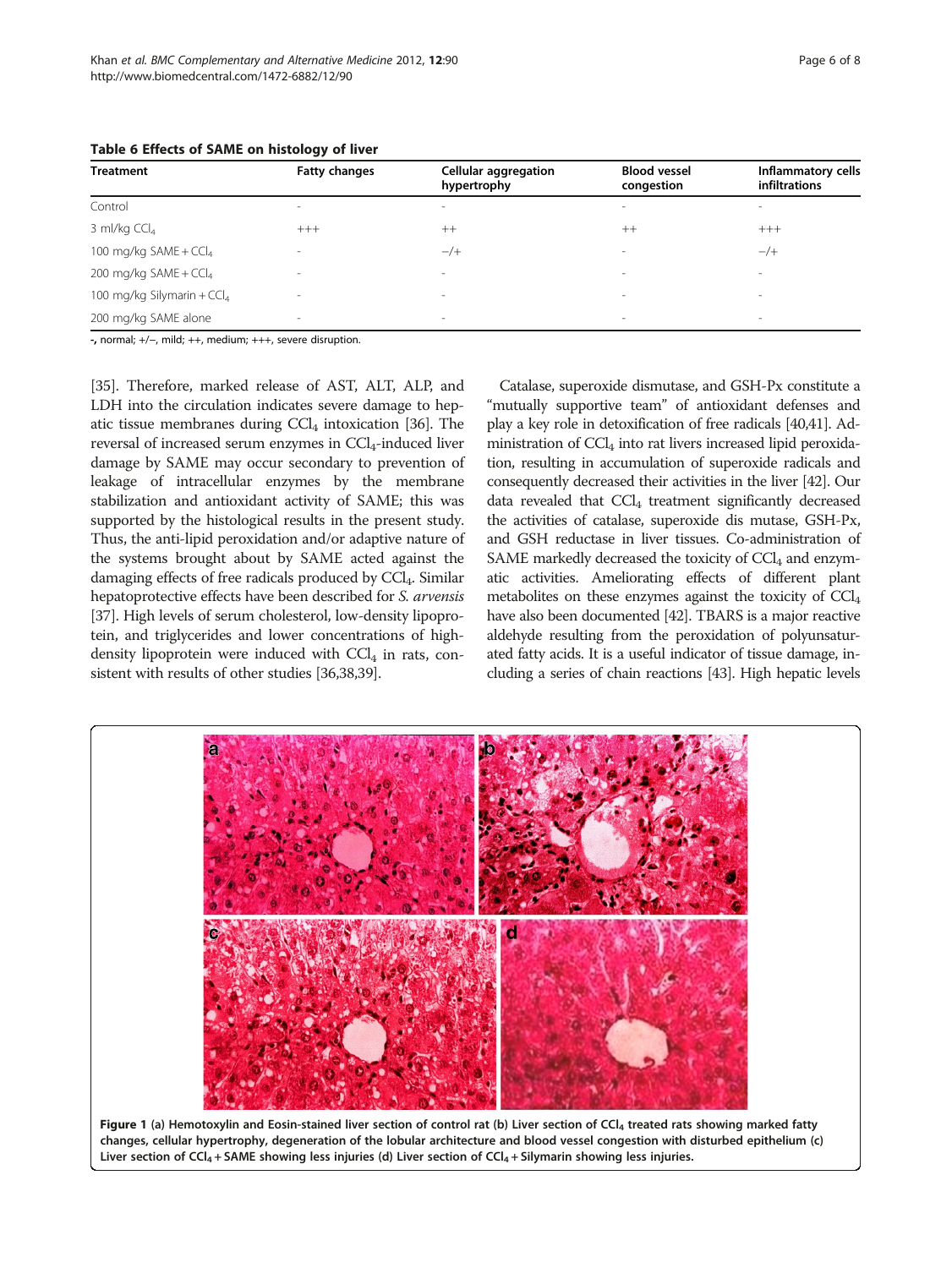<span id="page-6-0"></span>of TBARS and nitrite with CCl<sub>4</sub> treatment indicate extensive oxidative damage to liver tissues. Restoration of nitrite and TBARS with SAME may suggest a role of SAME in controlling various pathological conditions, including oxidative stress [20]. Histopathologic results in the present study revealed that  $CCL_4$  induces extensive fatty change, blood vessel congestion, cellular hypertrophy, necrotic foci, destruction of the lobular architecture, fibrosis, and nuclear degeneration in some areas, all of which were markedly diminished by induction of SAME. These data are in good agreement with the results of the serum aminotransferase activities and hepatic lipid peroxidation levels. Similar protection was evident with respect to necrosis, which is a more severe form of injury, in that it was minimized by treatment with SAME. Other studies on the protective effect of *Carissa opaca* extract against  $CCl<sub>4</sub>$ -induced hepatotoxicity in rats have revealed similar findings that are in agreement with the present findings [\[44\]](#page-7-0).

#### Conclusions

This study evaluated the pharmacological use of SAME against  $\text{CCl}_4$  induced liver injuries. Low lipid peroxidation and increased activities of various antioxidant enzymes indicate that SAME is able to protect various pathological conditions, including oxidative stress. It is suggested, to isolate the antioxidants from SAME that could be utilized as therapeutics against the oxidative diseases.

#### Competing interests

The authors declare that they have no competing interests.

#### Author details

<sup>1</sup>Department of Biotechnology, Faculty of Biological Sciences, University of Science and Technology Bannu, Khyber Pakhtunkhwa, Pakistan. <sup>2</sup>Department of Biochemistry, Faculty of Biological Sciences, Quaid-I-Azam University Islamabad, Islamabad, Pakistan. <sup>3</sup> Botanical Sciences Division, Pakistan Museum of Natural History, Islamabad, Pakistan.

#### Authors' contributions

RAK made significant contribution to acquisition of data, analysis, drafting of the manuscript. MRK SS and NAS have made substantial contribution to conception and design, interpretation of data, drafting and revising the manuscript for intellectual content. All authors read and approved the final manuscript.

#### Received: 13 December 2011 Accepted: 9 July 2012 Published: 9 July 2012

#### References

- Jemal A, Siegel R, Ward E: Cancer statistics. Cancer J Clin 2007, 57:43-66.
- 2. Guven A, Guven U, Gulmez M: The effect of kefir on the activities of GSH, GSHPX, GST, CAT, GSH and LPO levels in carbon tetrachloride-induced mice tissue. J Vet Med 2003, 50:412–416.
- Ozturk F, Ucar M, Ozturk IC, Vardi N, Batcioglu K: Carbon tetrachloride induced nephrotoxicity and protective effect of betaine in Sprague Dawley rats. Urology 2003, 62:353–356.
- 4. Khan MR, Rizvi W, Khan GN, Khan RA, Shaheen S: Carbon tetrachloride induced nephrotoxicity in rat: Protective role of Digera muricata. J Ethnopharmacol 2009, 122:91–99.
- Weber LW, Boll M, Stampfl A: Hepatotoxicity and mechanism of action of haloalkanes: carbon tetrachloride as a toxicological model. Cr Rev Toxicol 2003, 33:105–136.
- 6. Ogeturk M, Kus I, Colakoglu N, Zararsiz I, Ilhan N, Sarsilmaz M: Caffeic acid phenyl ester protects kidney against carbon tetrachloride toxicity in rats. J Ethnopharmacol 2005, 97:273–280.
- 7. Szymonik-lesiuk S, Czechowska G, Stryjecka-Zimmer M, Słomka M, Madro A, Celinski K, Wielosz M: Catalase, superoxide dismutase, and glutathione peroxidase activities in various rat tissues after carbon tetrachloride intoxication. J Hepato-Biliary-Pancreatic Surg 2003, 10:309–315.
- 8. Preethi KC, Kuttan R: Hepato and reno protective action of Calendula officinalis L. flower extract. Indian J Exp Biol 2009, 47:163–168.
- 9. Ichi I, Kamikawa C, Nakagawa T, Kobayashi K, Kataoka R, Nagata E, Kitamura Y, Nakazaki C, Matsura T, Kojo S: Neutral sphingomyelinase-induced ceramide accumulation by oxidative stress during carbon tetrachloride intoxication. Toxicology 2009, 261:33–40.
- 10. Jia X, Han C, Chen J: Effect of tea on preneoplastic lesions and cell cycle regulators in rat liver. Cancer Epidemiol Biomark Prevent 2002, 11:1663–1667.
- 11. Khanna AK, Ansari MA, Kumar M, Khanna A: Correlation between AgNOR quantity in needle biopsy specimens of prostatic adenocarcinomas: correlation with proliferation state, Gleason score, clinical stage, and DNA content. Clin Mol Pathol 2003, 49:209–213.
- 12. Fahmy SR, Hamdi SAH, Abdel-Salam HA: Curative effect of dietary freshwater and marine crustacean extracts on carbon tetrachlorideinduced nephrotoxicity. Aust J Basic Appl Sci 2009, 3:2118–2129.
- 13. Van Gijssel HE, Maassen CB, Mulder GJ, Meerman JH: P<sup>53</sup> Protein expression by hepatocarcinogens in the rat liver and its potential role in mitoinhibition of normal hepatocytes as a mechanism of hepatic tumor promotion. Carcinogenesis 1997, 18:1027–1032.
- 14. Afolayan AJ, Gimo FO: Nutritional quality of some wild leafy vegetables in South Africa. Int J Food Sci Nutr 2009, 60:424-431.
- 15. Guil-Guerrero JS, Gimenez-Gimenez A, Rodrguez-Garc I, Torija-Isasa ME: Nutritional composition of Sonchus species (S. asper L., S. oleraceus L., and S. tenerrimus L.). J Sci Food Agric 1998, 76:628-632.
- 16. El-Zalabani SM, Mahmoud II, Ahmed FI, Shehab NG: Protein, carbohydrate, mineral and vitamin contents of Sonchus oleraceus L. growing in Egypt, Al-Azhar. J Pharm Sci 1999, 23:46–54.
- 17. Middleton E, Kandaswami C, Theoharides TC: The effects of plant flavonoids on mammalian cells: Implications for inflammation, heart disease and cancer. Pharmacol Rev 2000, 52:673–751.
- 18. Manach C, Mazur A, Scalbert A: Polyphenols and prevention of cardiovascular diseases. Curr Opinion Lipid 2005, 16:77–84.
- 19. Helal AM, Nakamura N, El-Askary H, Hattori M: Sesquiterpene lactone glucosides from Sonchus asper. Phytochemistry 2000, 53:473-477.
- 20. Alpinar K, Ozyurek M, Kolak U, Guclu K, Aras C, Altun M, Celik SE, Berker KI, Bektasoglu B, Apak R: Antioxidant capacities of some food plants wildly grown in Ayvalik of Turkey. Food Sci Tech Res 2009, 15:59–64.
- 21. Koche DK, Shirsat RP, Imran S, Nafees M, Zingare AK, Donode KA: Ethnomedicinal Survey of Nageria Wild Life Sanctuary, District Gondia (M.S.). India- Part II. Ethnobot Leaflets 2008, 12:532–537.
- 22. Zabihullah Q, Rashid A, Akhter N: Ethanobotnical survey in Kot Manzary Baba valley malakand agency, Pakistan. Pakistan J Plant Sci 2006, 12:115–121.
- 23. Kareru PG, Kenji GM, Gachanja AN, Keriko JM, Mungai G: Traditional medicine among the Embu and Mbeere peoples of Kenya. Afr J Trad Compl Alter Med 2007, 4:75–86.
- 24. Lowry OH, Rosenberg NJ, Farr AL, Randall RJ: Protein measurement with Folin Phenol reagent. J Biol Chem 1974, 193:265-275.
- 25. Chance B, Maehly AC: Assay of catalase and peroxidases. Methods Enzymol 1955, 11:764–775.
- 26. Kakkar P, Das B, Viswanathan PN: A modified spectrophotometric assay of superoxide dimutase. Indian J Biochem Biophys 1984, 21:130–132.
- 27. Habig WH, Pabst MJ, Jakoby WB: Glutathione-S-transferases: the first enzymatic step in mercapturic acid formation. J Biol Chem 1974, 249:7130–7139.
- 28. Carlberg I, Mannervik EB: Glutathione level in rat brain. J Biol Chem 1975, 250:4475–4480.
- 29. Mohandas J, Marshal JJ, Duggin GG, Horvath JS, Tiller DJ: Differential distribution of glutathione and glutathione-related enzymes in rabbit kidney. Possible implications in analgesic nephropathy. Biochem Pharmacol 1984, 33:1801–1807.
- 30. Jollow DJ, Mitchell JR, Zampaglione N, Gillete JR: Bromobenzene induced liver necrosis. Protective role of glutathione and evidence for 3,4-